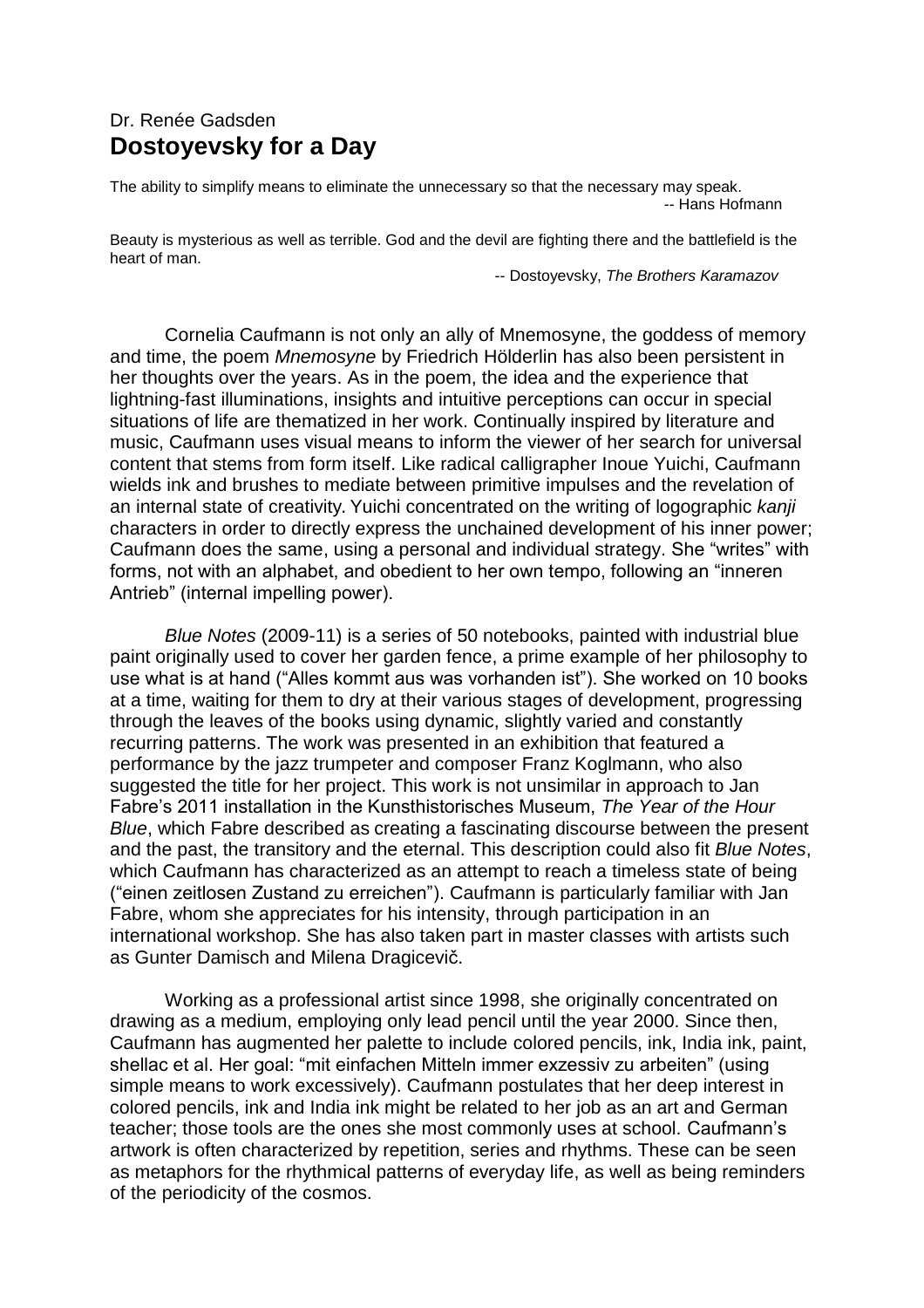The triptych *The Sky's The Limit* (2012) is comprised of three boxes in collage technique, with references to bull's eyes, helicopters, trees and Karlheinz Stockhausen's *Helicopter String Quartet*. Here Caufmann demonstrates that she is as comfortable with sculptural expression as with her primary area of interest, working on paper. In the *Dots* series, traditional canvas paintings, Caufmann grapples with Pointillism. She created the pigment paint herself, another expression of her interest in manual skills and crafts, and depicts prototypical shapes (stars, crosses and circles) using what she calls "symbolic colors". She has experimented with installations, and is currently working on a sound sculpture with musician Tobias Leibetseder; she has made sculptural objects that are utilized by Gerorg Pruscha in spoken word performances. Caufmann has also made forays into performance art herself, with pieces such as *ze(h)n kilometer* (z(t)en kilometers, 2002) and *Schweiß und Tränen* (Sweat and Tears, 2004).

The lines and points in her works on paper, as well as in her paintings, are for Caufmann reminiscent of musical scores. She refers to her work as sheet music for an imaginary orchestra ("ein Notenwerk für ein imaginäres Orchester"). Her interest in electroacoustic music (*Neue Musik*) greatly assisted her in reaching expanded levels of abstraction in her own art. Likewise, Caufmann readily acknowledges the interplay between literature and her art. She has generated works on the topics of the oracle and of the muse, inspired by the writings of Lou Andreas-Salomé and Rainer Maria Rilke. When drawing her *Nomad Lines* (2012), she often thought of the lyrical narrative *The Lay of the Love and Death of Cornet Christoph Rilke*. The rhythmic escalation implied in that work parallels the dramatic feelings that arise in her as she is immersed in creating her lines. In her visual manner, Caufmann produces poetry as a bard does with words, recording experience in a way as telling as a written chronicle is. With a nod to Le Corbusier, it can be said that deciphering her compositions is a task for eyes that can see.

The *Nomad Lines* are works on paper in a relatively small format, mounted behind glass. They are comprised of fine blue and red lines, made with ink applied with a fine brush and pipette, and pencil. These delicate sheets evoke comparison with León Ferrari's *Mod* series, especially *Mod 1* (2008) and *Mod 8* (2009), and also echo Bauhaus textile designs. Caufmann has experimented much with textiles: sewing her own cloth, weaving tapestry and tangentially, making her own paper Looking at her oeuvre, it is clear that Caufmann has examined the writings and works of Agnes Martin in detail. Like Martin, Caufmann strives to create work that is subtle and highly reduced, the hand-drawn vertical and horizontal lines elegantly precise without being perfect. She expresses spirituality, and conjures up memory, through the active and deliberate repetition in her work.

The title *Nomad Lines* has less to do with Caufmann's actual travels as with her long-year exposure to a multicultural environment through her teaching activities. She has dealt intensely with students who come to Austria from far away, many from conflicted regions. Animated by her contact with these young people, whom she considers to be nomads of fate, Caufmann bundles her energy to generate quiescence and harmony in her artistic production. Instead of making socially critical art, Caufmann prefers to create serenity by example. The ideas contained in the play *Nathan the Wise*, the words of Martin Luther King Jr., Mahatma Gandhi and Bertha von Suttner have motivated her to actively support *Friedenserziehung* (peace education) through her drawings, paintings, books and objects.